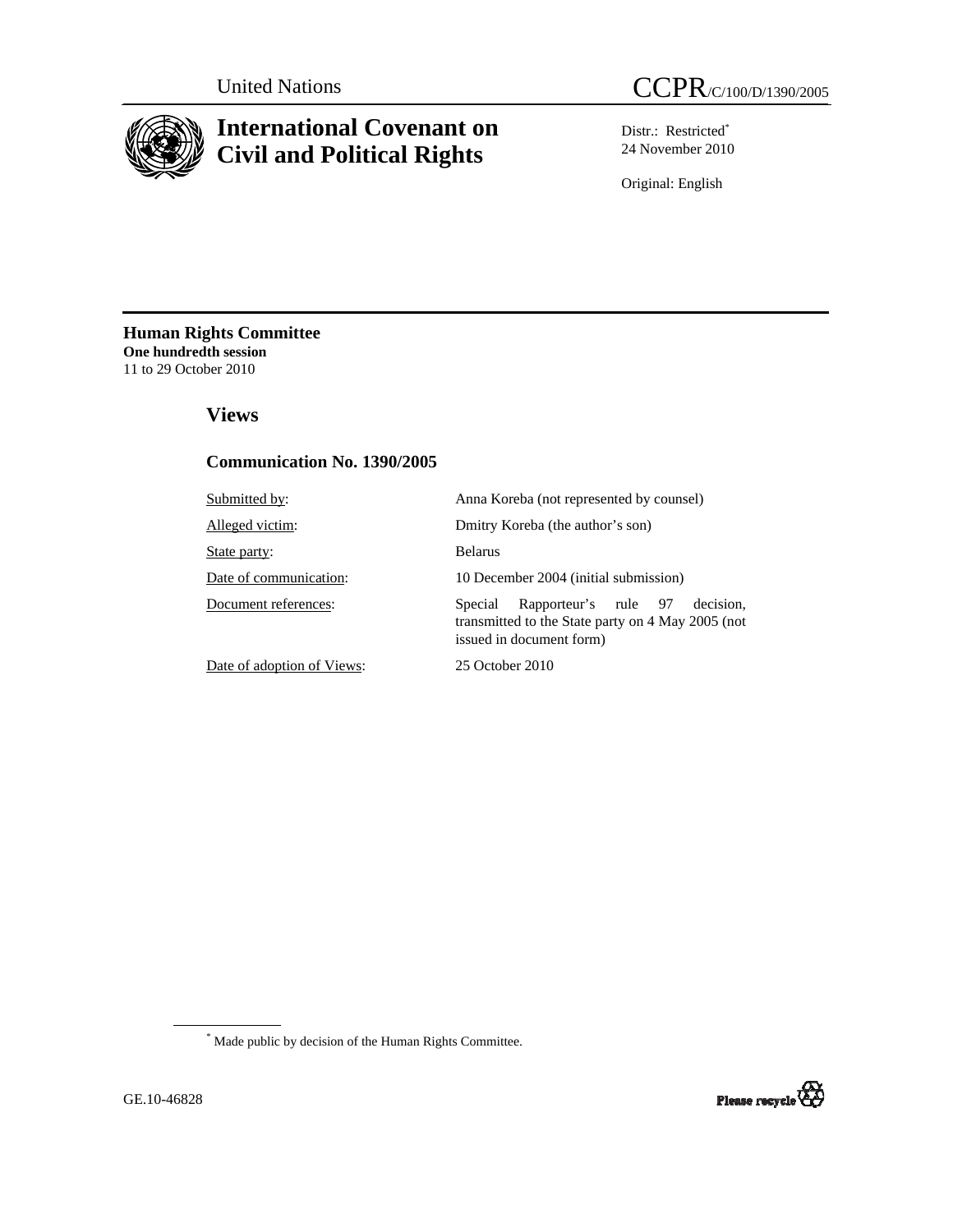| Subject matter:                    | Conviction of a juvenile person in violation of<br>fair trial guarantees.                                                                                                                                                                                                                                              |
|------------------------------------|------------------------------------------------------------------------------------------------------------------------------------------------------------------------------------------------------------------------------------------------------------------------------------------------------------------------|
| Substantive issues:                | Effective remedy; torture, cruel, inhuman or<br>degrading treatment or punishment; segregation<br>of juvenile offenders from adults; right to be<br>presumed innocent; right to obtain the attendance<br>and examination of witnesses; right not to be<br>compelled to testify against oneself or to confess<br>guilt. |
| Procedural issues:                 | None                                                                                                                                                                                                                                                                                                                   |
| Article of the Covenant:           | 2, paragraph 3; 7; 10, paragraph $2(b)$ ; 14,<br>paragraphs 2, $3(e)$ , $(3)(g)$ and 4                                                                                                                                                                                                                                 |
| Articles of the Optional Protocol: | None                                                                                                                                                                                                                                                                                                                   |

 On 25 October 2010, the Human Rights Committee adopted the annexed text as the Committee's Views, under article 5, paragraph 4, of the Optional Protocol in respect of communication No. 1390/2005.

[Annex]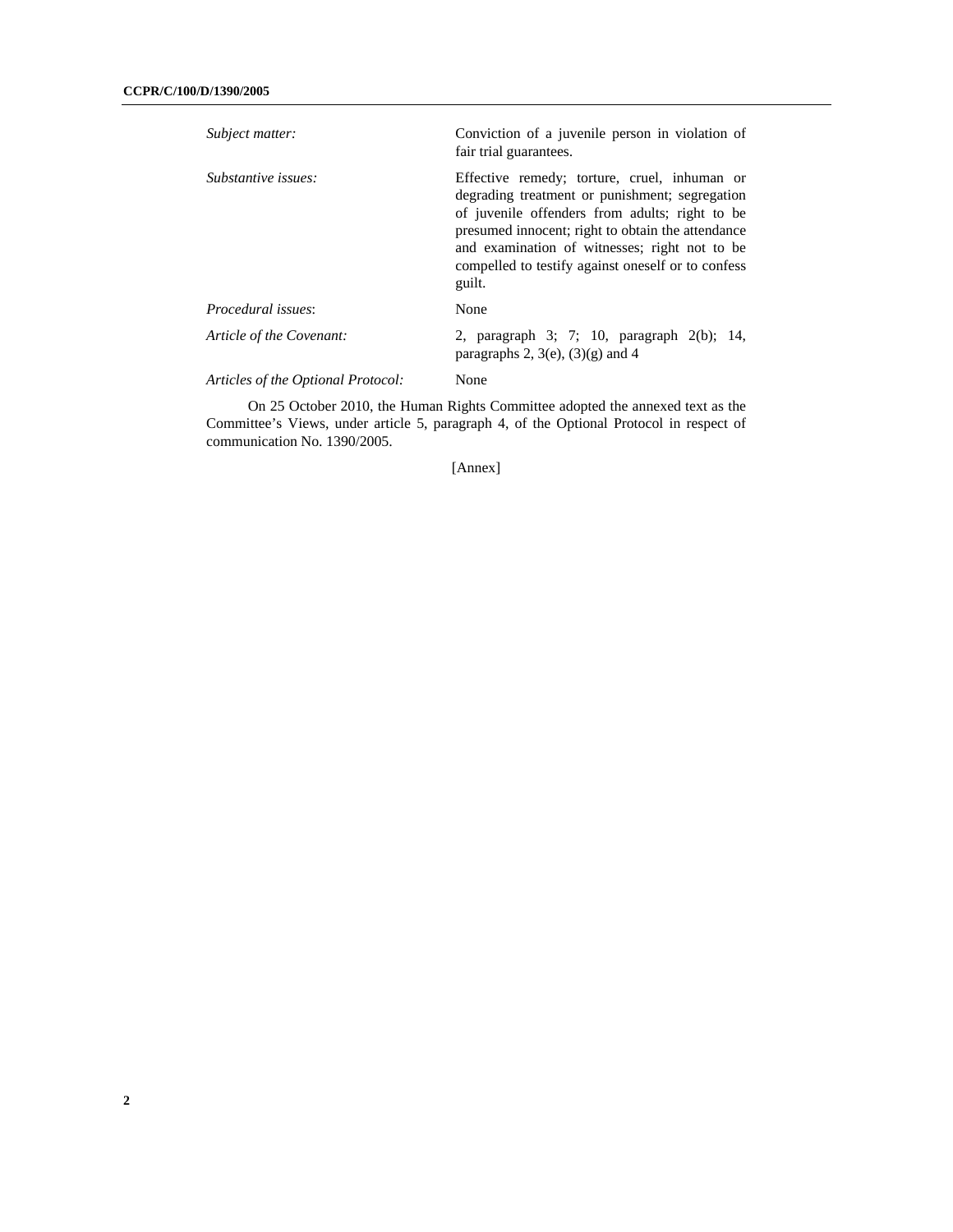# **Annex**

# **Views of the Human Rights Committee under article 5, paragraph 4, of the Optional Protocol to the International Covenant on Civil and Political Rights (one hundredth session)**

concerning

 **Communication No. 1390/2005\*\***

| Submitted by:          | Anna Koreba (not represented by counsel) |
|------------------------|------------------------------------------|
| Alleged victim:        | Dmitry Koreba (the author's son)         |
| State party:           | <b>Belarus</b>                           |
| Date of communication: | 10 December 2004 (initial submission)    |

 The Human Rights Committee, established under article 28 of the International Covenant on Civil and Political Rights,

Meeting on 25 October 2010,

 Having concluded its consideration of communication No. 1390/2005, submitted to the Human Rights Committee on behalf of Mr. Dmitry Koreba under the Optional Protocol to the International Covenant on Civil and Political Rights,

 Having taken into account all written information made available to it by the authors of the communication, and the State party,

Adopts the following:

## **Views under article 5, paragraph 4, of the Optional Protocol**

1. The author of the communication is Mrs. Anna Koreba, a Belarusian national born on 31 July 1954. She submits the communication on behalf of her son, Mr. Dmitry Koreba, a Belarusian national born on 20 July 1984, who at the time of submission of the communication was serving his sentence in colony No.19 in Mogilev, Belarus. Although the author does not claim a violation by Belarus of any specific provisions of the International Covenant on Civil and Political Rights, the communication appears to raise issues under article 2, paragraph 3; article 7; article 10, paragraph 2(b); article 14, paragraphs 2, 3(e), (3)(g) and 4, of the Covenant. The Optional Protocol entered into force for the State party on 30 December 1992. The author is not represented.

<sup>\*\*</sup> The following members of the Committee participated in the examination of the present communication: Mr. Abdelfattah Amor, Mr. Lazhari Bouzid, Ms. Christine Chanet, Mr. Mahjoub El Haiba, Mr. Ahmed Amin Fathalla, Mr. Yuji Iwasawa, Ms. Helen Keller, Mr. Rajsoomer Lallah, Ms. Zonke Zanele Majodina, Ms. Iulia Motoc, Mr. Michael O'Flaherty, Mr. Rafael Rivas Posada, Sir Nigel Rodley, Mr. Fabian Omar Salvioli and Mr. Krister Thelin.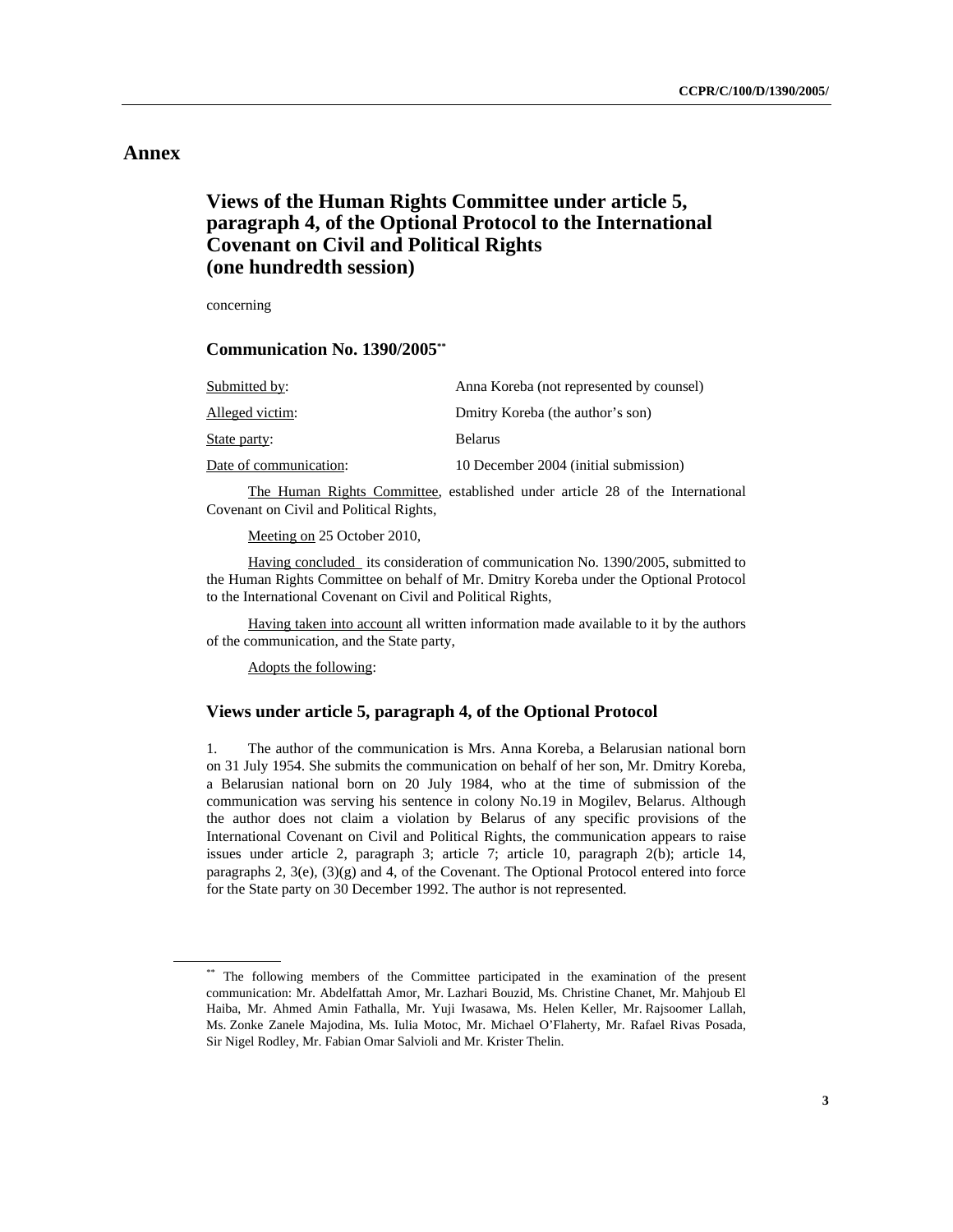#### **Factual background**

2.1 On 24 May 2001, the dead body of Mr. R.B. was found with numerous stab wounds in the courtyard of the secondary school No. 2 in Gomel. On 17 September 2001, officers of the Crime Detection Department asked Dmitry Koreba to accompany them to the emergency unit of the Novobelitsk District Department of Internal Affairs for a "conversation". He went there together with his father. The author and her elder son came to the emergency unit later that evening, where they were informed that Dmitry was arrested on suspicion of having murdered Mr. R.B. The author was not allowed to see her son.

2.2 At 0.30 a.m. on 18 September 2001, Dmitry was interrogated by investigator, Mr. R.Y., in the presence of a lawyer and a social worker. After the interrogation, the Head of the Crime Detection Department, Mr. V.S., informed the author that her son would be immediately transferred to a temporary detention ward (IVS). Instead, he was kept in the emergency unit of the Novobelitsk District Department of Internal Affairs for another 24 hours, where he was interrogated without his lawyer, legal representative and a social worker, subjected to threats (including threats of reprisals against his mother), humiliation and beating by police officers, including the Head of the Crime Detection Department, for the purpose of extracting a confession from him. He was also forced to drink strong alcohol and was poured over with hot tea.

2.3 During this time, he was brought on numerous occasions from the "cage" in which he was sitting in the squatting position to the investigation section for interrogation. When the next day he informed the author and the lawyer about the beating, they requested that a forensic medical examination be carried out. On 20 September 2001, the author's son was brought for such an examination by the Head of the Crime Detection Department in the absence of the lawyer. The author submits that, predictably, the forensic medical expert concluded that there were no injuries on her son's body. The author submits that she as his legal representative, the lawyer and a social worker became witnesses of the pressure being exerted on her son to make him confess. The Head of the Crime Detection Department pressured Dmitry to confess guilt in exchange of which he would support that the crime was committed in self defence. The Head of the Crime Detection Department invited the author to persuade her son to confess guilt. When she refused, he threatened to "lock her son up in a way that he would never be able to leave a prison and that she would be bringing food parcels to him until the end of her days".

2.4 On 20 September 2001, the car in which the author's son was transported to the IVS by the Head of the Crime Detection Department and another officer stopped next to a bar, Mr. V.S. handcuffed Dmitry to the car's door and went into the bar. When he returned, he started to pressure Dmitry again to make him confess. When Dmitry insisted that he did not kill Mr. R.B., Mr. V.S. started to beat him and requested the car driver to drive in the direction of the railway. At some point the car stopped and he ordered Dmitry to leave it, threatening to shoot him and present the incident as an escape. The author's son was crying, clutching at the car seat. Mr. V.S. continued to beat him with the fists and ordered the car driver to drive them to the IVS.

2.5 After the author's son was formally remanded in custody on 20 September 2001, he was kept in the IVS with adults, some of whom had committed serious crimes. He was held there for 11 days<sup>1</sup> before being transferred to the investigation detention centre (SIZO). During this time he was not allowed to meet with his lawyer and a legal representative. The

<sup>&</sup>lt;sup>1</sup> In the appeal for a supervisory review of 29 December (year not indicated) addressed to the Chair of the Supreme Court, the author's son complained about being kept in the IVS for 7 days.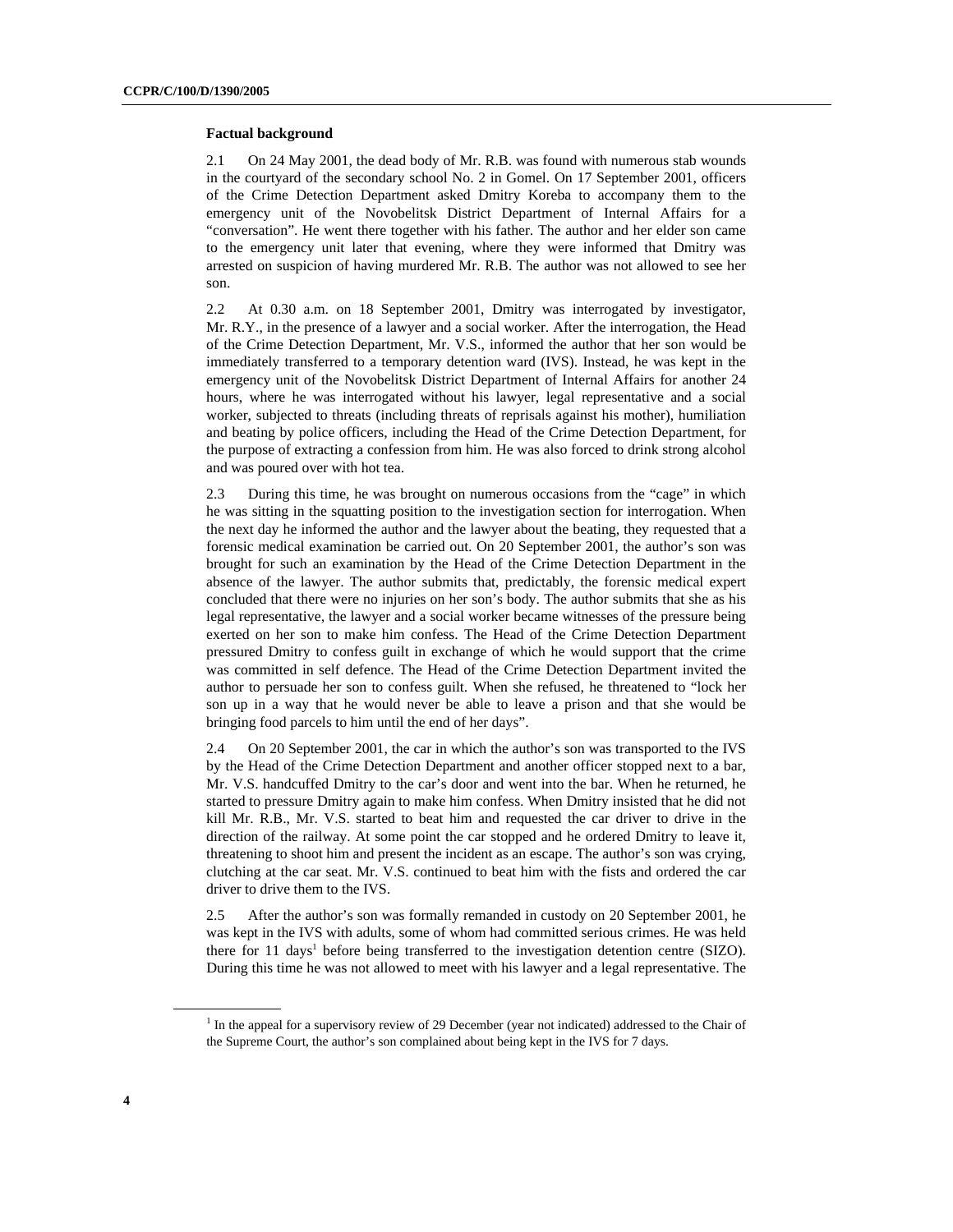Head of the Crime Detection Department and his officers continued to interrogate him in the IVS, using the same methods, on 21 and 24 September 2001. They beat him, forced him to drink strong alcohol and threatened to put him in a situation where he might face sexual aggression and to imprison his mother.

2.6 On 24 September 2001, under the influence of alcohol Dmitry signed a confession report written by a police officer Ms. N.C. in the absence of a lawyer or a legal representative. During an interrogation on 26 September 2001, which was conducted in the author's presence, her son retracted his confession and stated that he had signed it under pressure. After that, the author was deprived of her procedural status as a legal representative under the pretext that she was obstructing the investigation. This procedural status was reinstalled at a later stage by the court.

2.7 On 5 April 2002, the Judicial Chamber for Criminal Cases of the Gomel Regional Court ("the Gomel Regional Court") convicted the author's son on counts of murder with particular cruelty (article 139, part 2, paragraph 6, of the Criminal Code) and attempted theft committed more than once (article 14, part 2, and article 205, part 2). The count of attempted theft was related to the event that took place on 11 June 2001 when the author's son tried to steal a wallet from the office of a sports teacher at his secondary school. The Gomel Regional Court took into account the previous conviction of the author's son<sup>2</sup> and sentenced him to 12 years' imprisonment to be served in the educational colony. The Court examined his complaints about being subjected to ill-treatment but concluded that they were unfounded and used as a tactic to escape criminal liability. The Gomel Regional Court found admissible as evidence the confession of 24 September 2001.

2.8 The author claims that her son is innocent, his trial was unfair and his guilt has not been established. Thus:

a) Her son's previous conviction played a key role in his conviction for murder of Mr. R.B. and that her son was an easy target.

b) Her son's alibi was not properly considered. The author submits that, on 24 May 2001, Dmitry came home from school at approximately 3 p.m. and spent the rest of the day with his parents. On 25 and 26 May 2001, he went to school and did not show unusual behaviour.

c) Her son testified in court that he learnt about the murder of Mr. R.B. on 25 May 2001 from Mr. A.R., who told him during a break between classes that the day before he saw two adult men fighting in the courtyard of the secondary school No.2. Mr. A.R., in his turn denied in court that he attended any classes in school on that day, without however clarifying whether or not he was present in the school on that day even if he did not attend the classes.

d) Her 17 year old son could scarcely have overpowered the victim, who was a physically fit man twice as old as her son and aggressive.

e) According to the expert opinion examined by the Gomel Regional Court, there were no traces of blood on her son's clothes.

f) The court did not take into account that the parents of Mr. A.R., main witness in the case, were friends of an officer of the Crime Investigation Department who was in charge of investigating the murder of Mr. R.B.

 $2$  On 23 January 2001, the Novobelitsk District Court convicted the author's son on the count of largescale theft (article 205, part 3, of the Criminal Code) and sentenced him to 3 years' imprisonment with the deferral of two years.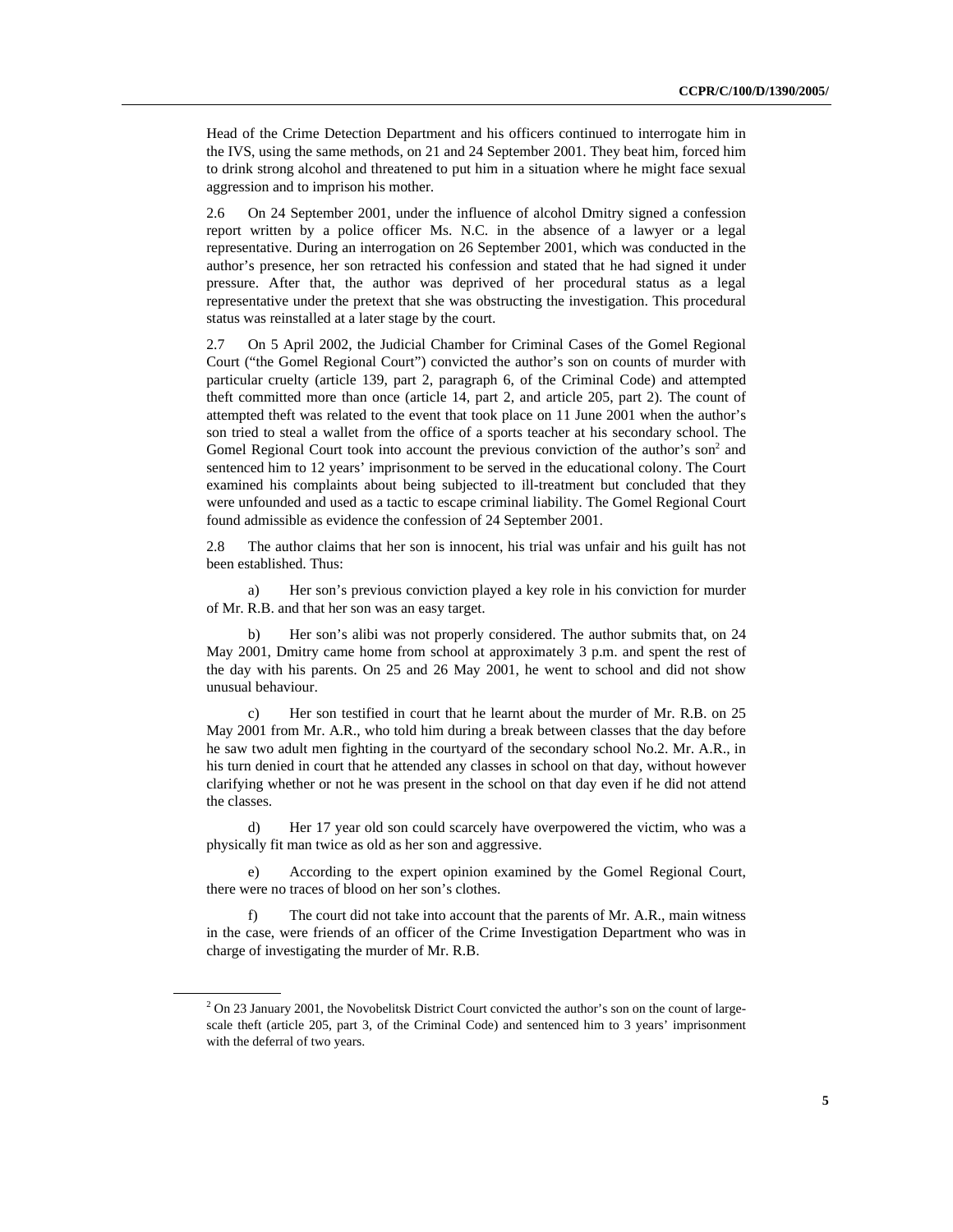g) The court did not objectively examine numerous witness statements (names are available on file), attesting that between 4 p.m. and 5 p.m. on 24 May 2001, Mr. R.B. was seen in a state of a heavy intoxication together with other two adults not far from the place where he was later found dead. The three men were arguing and pushing each other.

Several witnesses made contradictory depositions that have not been properly addressed by the court. Thus, there were contradictions about the time when Mr. R.B. was last seen alive and about whether Mr. A.R. and Dmitry had been together in the afternoon of 24 May 2001 at the courtyard of the secondary school No. 2.

i) On 29 March 2002, that is, on the last day of court hearing, the prosecution requested the examination as witness of an undercover agent, Mr. M.T. The author, her son and the social worker were asked to leave the court room when the undercover agent, who wore a mask, testified. He stated that for one day he was detained in the same cell as Dmitry and that the latter had confessed to him about the murder. The author submits that contrary to the requirements of article 438 of the Criminal Procedure Code, her son, after he was allowed to return to the court room, was not given an opportunity to question the undercover agent. Moreover, the prosecution did not present any evidence that the undercover agent was indeed detained with her son and, if he did, under what name. The author submits, therefore, that her son's right to defence was violated.

j) No expert examination was carried out to establish whether the stab wounds on the body of Mr. R.B. had been inflicted by only one person and with one murder weapon.

k) The court ignored a request of the author's son to verify his testimony with the help of a lie detector.

2.9 On 9 August 2002, the Judicial Chamber for Criminal Cases of the Supreme Court upheld the conviction of the author's son and dismissed the cassation appeal. The court concluded, *inter alia*, that the use of unlawful methods of investigation had not been established.

2.10 On numerous occasions the author and her son complained about his ill-treatment by officers of the Crime Detection Department and unjust conviction to the Gomel Regional Prosecutor's Office, to the Supreme Court, to the General Prosecutor's Office, to the Deputy Minister of Internal Affairs and to the Presidential Administration. These complaints basically remained unanswered.

## **The complaint**

3. Although the author does not claim a violation of any specific provisions of the Covenant, the communication appears to raise issues under article 2, paragraph 3; article 7; article 10, paragraph 2(b); and article 14, paragraphs 2, 3(e), (3)(g) and 4.

### **State party's observations on admissibility and merits**

4.1 On 12 July 2005, the State party submits its observations on the admissibility and merits of the communication. The State party confirms that, on 5 April 2002, the Gomel Regional Court convicted the author's son on counts of murder with particular cruelty (article 139, part 2, paragraph 6, of the Criminal Code) and attempted theft committed more than once (article 14, part 2, and article 205, part 2). This conviction was upheld by the Supreme Court on 9 August 2002. On 4 February 2004, the Presidium of the Supreme Court lowered the sentence to 11 years and 6 months' imprisonment.

4.2 The State party points out that the author's son did not challenge his conviction for attempted stealing and that his arguments about the innocence and unjust conviction under article 139, part 2, paragraph 6, of the Criminal Code have been examined by the State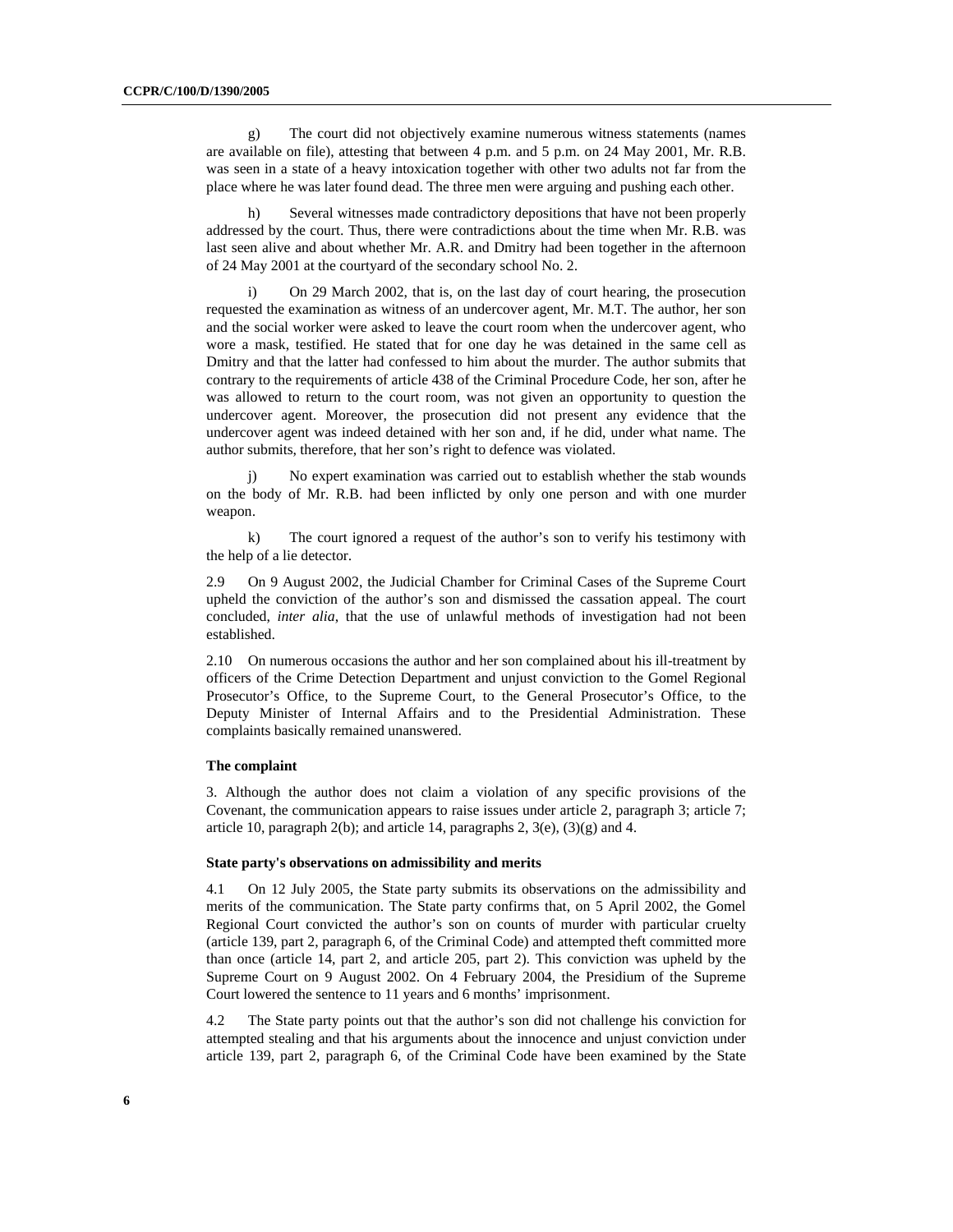party authorities and found to be groundless. The murder of Mr. R.B. by the author's son was eye-witnessed by Mr. A.R. who described the circumstances in which the crime was committed to his acquaintance, Mr. M.L. The witness Mr. M.T. (see paragraph 2.8 (i)) testified that for one day he was detained in the same cell as the author's son and that the latter confessed to him having murdered a man with a knife. Classmates of the author's son gave testimonies confirming that he carried a knife to the school, including in May 2001. One of the classmates stated that the author's son did not give him back a knife which he borrowed in the autumn of 2000. According to the expert opinion, one could not exclude that a prototype of that knife could have been a murder weapon.

4.3 The State party adds that in his confession report of 24 September 2001 the author's son admitted having stabbed Mr. R.B. with a knife. A combination of the above-mentioned evidence allowed the court to conclude that the author's son was guilty. This conclusion was upheld by the highest judicial instance, the Presidium of the Supreme Court.

4.4 The State party submits that the prosecutorial authorities examined numerous complaints in relation to this case and concluded that there were no grounds for further action. In particular, the claims of the author's son about being subjected to unlawful methods of investigation have been thoroughly considered and found to be groundless. There was no evidence in the case file to corroborate the allegations about biased investigation or about fabricated accusations against the author's son that could have had an impact on the court's conclusion in relation to his guilt. The State party concludes that in her communication to the Committee, the author has provided her own subjective evaluation of the evidence collected against her son.

## **Author's comments on the State party's observations**

5. On 14 June 2007, the author submits her comments on the State party's observations. She reiterates her initial claims and adds that one of the witnesses in her son's case, Mr. M.L. is currently serving a sentence in relation to another crime, whereas the main witness, Mr. A.R. is wanted by the police. She submits that one cannot exclude that the two of them were somehow involved in the murder of Mr. R.B. and gave false testimonies against her son to escape criminal liability.

### **Issues and proceedings before the Committee**

#### *Consideration of admissibility*

6.1 Before considering any claim contained in a communication, the Human Rights Committee must, in accordance with rule 93 of its Rules of Procedure, decide whether or not the case is admissible under the Optional Protocol to the Covenant.

6.2 The Committee has ascertained, as required under article 5, paragraph 2(a), of the Optional Protocol, that the same matter is not being examined under another procedure of international investigation or settlement. In the absence of any objection by the State party, the Committee considers that the requirements of article 5, paragraph 2(b), of the Optional Protocol have been met.

6.3 The Committee considers that the author has sufficiently substantiated his claims, raising issues under article 7; article 10, paragraph 2(b); article 14, paragraphs 2, 3(e), (3) (g) and 4, of the Covenant, and declares them admissible.

## *Consideration of the merits*

7.1 The Human Rights Committee has considered the communication in light of all the information made available to it by the parties, as provided under article 5, paragraph 1, of the Optional Protocol.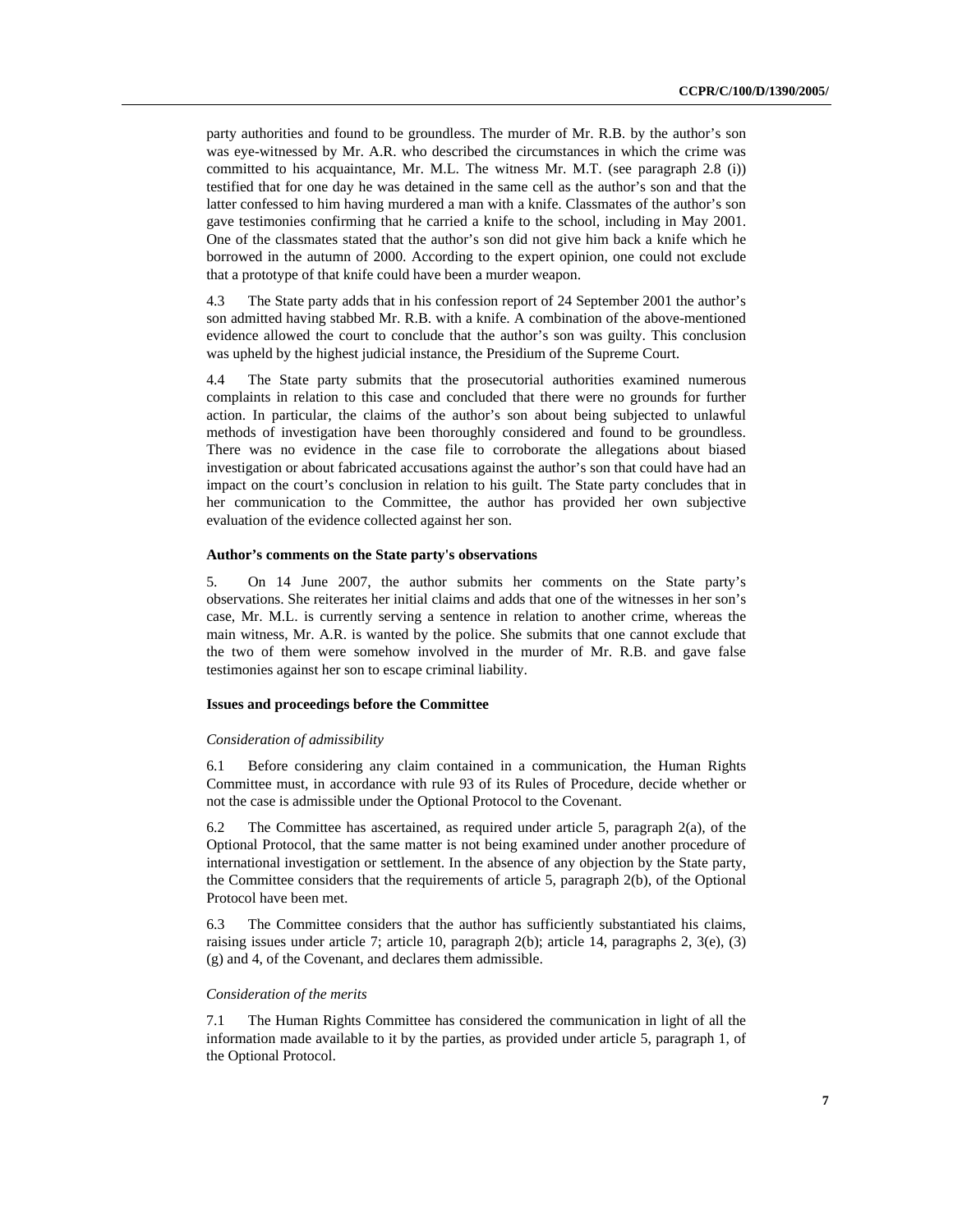7.2 The Committee notes the author's allegations that her son was subjected to beatings, threats and humiliation by officers of the Crime Detection Department, for the purpose of extracting a confession from him, and identifies the alleged perpetrators of these acts. The Committee also notes the State party's affirmation that these allegations had been examined by the courts and were found to be groundless. In this respect, the Committee recalls that once a complaint about treatment contrary to article 7 has been filed, a State party must investigate it promptly and impartially.<sup>3</sup> The Committee considers that the information contained in the file does not demonstrate that the State party's competent authorities gave due consideration to the alleged victim's complaints of ill-treatment made both during the pre-trial investigation and in court.

7.3 Furthermore, it recalls its jurisprudence that the wording, in article 14, paragraph 3(g), that no one shall "be compelled to testify against himself or confess guilt", must be understood in terms of the absence of any direct or indirect physical or psychological coercion by the investigating authorities on the accused with a view to obtaining a confession of guilt.<sup>4</sup> In cases of forced confessions, the burden is on the State to prove that statements made by the accused have been given of their own free will.<sup>5</sup> In the circumstances, and in the absence of sufficient information in the State party's response about the measures taken by the authorities to investigate the claims made by the author's son, the Committee concludes that the facts before it amount to a violation of article 2, paragraph 3, read in conjunction with articles 7 and 14, paragraph  $3$  (g), of the Covenant.

7.4 The author has claimed that, despite the fact that at the time of his arrest and conviction her son was 17 years old, he was kept for 11 days in the IVS with adults, some of whom had committed serious crimes, and interrogated in the absence of his lawyer, legal representative or a social worker. The State party has not commented on these allegations, which raise issues under article 10, paragraph 2(b), and article 14, paragraph 4, of the Covenant. The Committee recalls that accused juvenile persons are to be separated from adults and to enjoy at least the same guarantees and protection as those accorded to adults under article 14 of the Covenant.<sup>6</sup> In addition, juveniles need special protection in criminal proceedings. They should, in particular, be informed directly of the charges against them and, if appropriate, through their parents or legal guardians, be provided with appropriate assistance in the preparation and presentation of their defence. In the present case, the author's son was not separated from adults and did not benefit from the special guarantees prescribed for criminal investigation of juveniles. In the circumstances, and in the absence of any other pertinent information, the Committee concludes that the rights of the author's son under article 10, paragraph 2(b), and article 14, paragraph 4, of the Covenant have been violated.

7.5 The Committee further notes the author's claim that her son was not given the opportunity to question one of the two main witnesses of the prosecution, the undercover agent Mr. M.T. The Committee recalls that, as an application of the principle of equality of arms, the guarantee of article 14, paragraph 3(e), is important for ensuring an effective

<sup>3</sup> See, e.g., Communication No. 781/1997, *Aliev* v. *Ukraine*, Views adopted on 7 August 2003, paragraph 7.2. See also, Human Rights Committee, General Comment No. 20: Article 7 (Prohibition of torture and cruel treatment or punishment), 1992 (HRI/GEN/1/Rev.8), paragraph 14.

<sup>4</sup> Communication No. 330/1988, *Berry* v. *Jamaica*, Views adopted on 4 July 1994, paragraph 11.7, Communication No. 1033/2001, *Singarasa* v. *Sri Lanka*, Views adopted on 21 July 2004, paragraph 7.4, and Communication No. 912/2000, *Deolall* v*. Guyana*, Views adopted on 1 November 2004, paragraph 5.1.

<sup>5</sup> See, Human Rights Committee General Comment No. 32: Right to equality before courts and tribunals and to a fair trial (article 14), U.N. Doc. CCPR/C/GC/32 (2007), paragraph 41.

 $6$  Ibid, paragraphs 42 - 44.